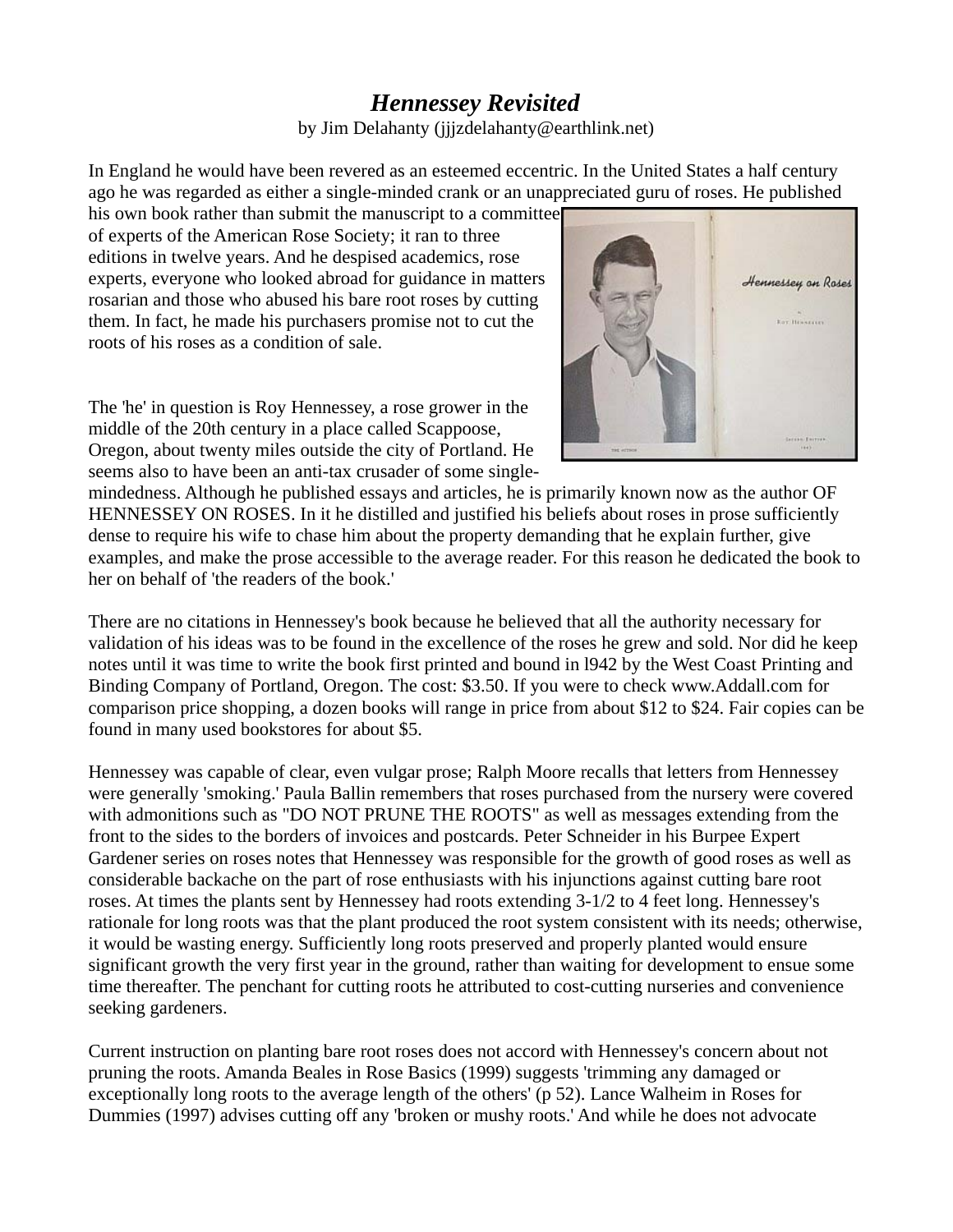cutting roots just to shorten them, he does indicate that 'removing an inch or so stimulates new growth' (p 205). Probably the antithesis of Hennessey's viewpoint would be found in the cardboard containers pioneered by Jackson and Perkins a few years ago.

Of course, even Hennessey's contemporaries did not argue for the wholesale elimination of the root system; the executive director of the American Rose Society, R.C. Allen argued in Roses for Every Garden (1948) that holes should be dug to fit roots rather than the reverse (p. 80), while noting that most roots will not need pruning any more than the digging process in the original nursery provided. Allen even italicized his advice that if the roots do not fit in the hole without bending or twisting, the proper remedy was to make the hole larger.

Nor was Hennessey an advocate of full sun for roses. He argued that most rose writings originated in England where there was a "decided dearth of sunshine and where full sun is not too 'full' at that" (p 96). He believed that the background of both foetida and tea roses in the modern hybrid teas necessitated either partial shade or dappled shade in order to demonstrate the most striking of color components, but also in order to prevent the plant from shutting down in the deadly heat of high summer. While most current books for beginners take note of the variable circumstances in the United States for growing roses and others finesse the question of 'full sun for roses,' few have chapters entitled The Shady Rose Garden as does Hennessey.

Hennessey's greatest contempt was reserved for those who 'whacked' roses at pruning time; only partially tongue in cheek did he recommend that a "few first class goats be hired rather than pruning shears in the hands of some professionals" (p 62). He believed that the practice of whacking a rose to the ground arose from the once prevalent European varieties that suckered a great deal and thus needed whacking in order to focus the energy of the plant into bloom rather than expansion. Modern hybrid teas contained sufficient tea rose influence to resent whacking and were provided with insufficient root areas to sustain strong development. Thus the recommendations to root prune at planting time reduced the amount of food available to the rose bush as well as providing entrance points for bacteria and other organisms harmful to the bush. Hennessey deplored the recommendation to prune low to 2 or 3 inches of cane because it depleted the ability of the rose to produce leaves to provide starch for the vigorous growth of the bush.

He recommended that the rose grower become familiar with the particular rose and to prune according to its natural structure and growth pattern; in passing he stated that few rose bushes produce one bud to a stem once the natural vigor of the plant had been established.

Few modern writers agree with Hennessey in this regard. Walheim justifies pruning on the basis of improving flowering, maintaining the health of the plant, to direct growth and to keep the rose bush within decent boundaries. He especially recommends that hybrid teas be more heavily pruned in order to produce fewer but more spectacular blooms (p 232). Beales recommends pruning first year plants back to three or four bud eyes and regular pruning back to about half the length of thick canes and a greater percentage for thin canes. On the other hand the studies from various sources indicate that rough pruning with hedge clippers will produce floriferous plants although the need to remove twiggish and weak growth will remain.

Perhaps the world of rosaria has caught up with Hennessey four decades after his l962 death. Or perhaps not. Only a few of the score of roses he bred or introduced in his long career remain in commerce; a Google search delivers only a few references to his book; only a few aficionados of the rose remember him. But perhaps the real message in Hennessey on Roses is his insistence that rose growers become thoroughly and intimately acquainted with their roses before making pronouncements,